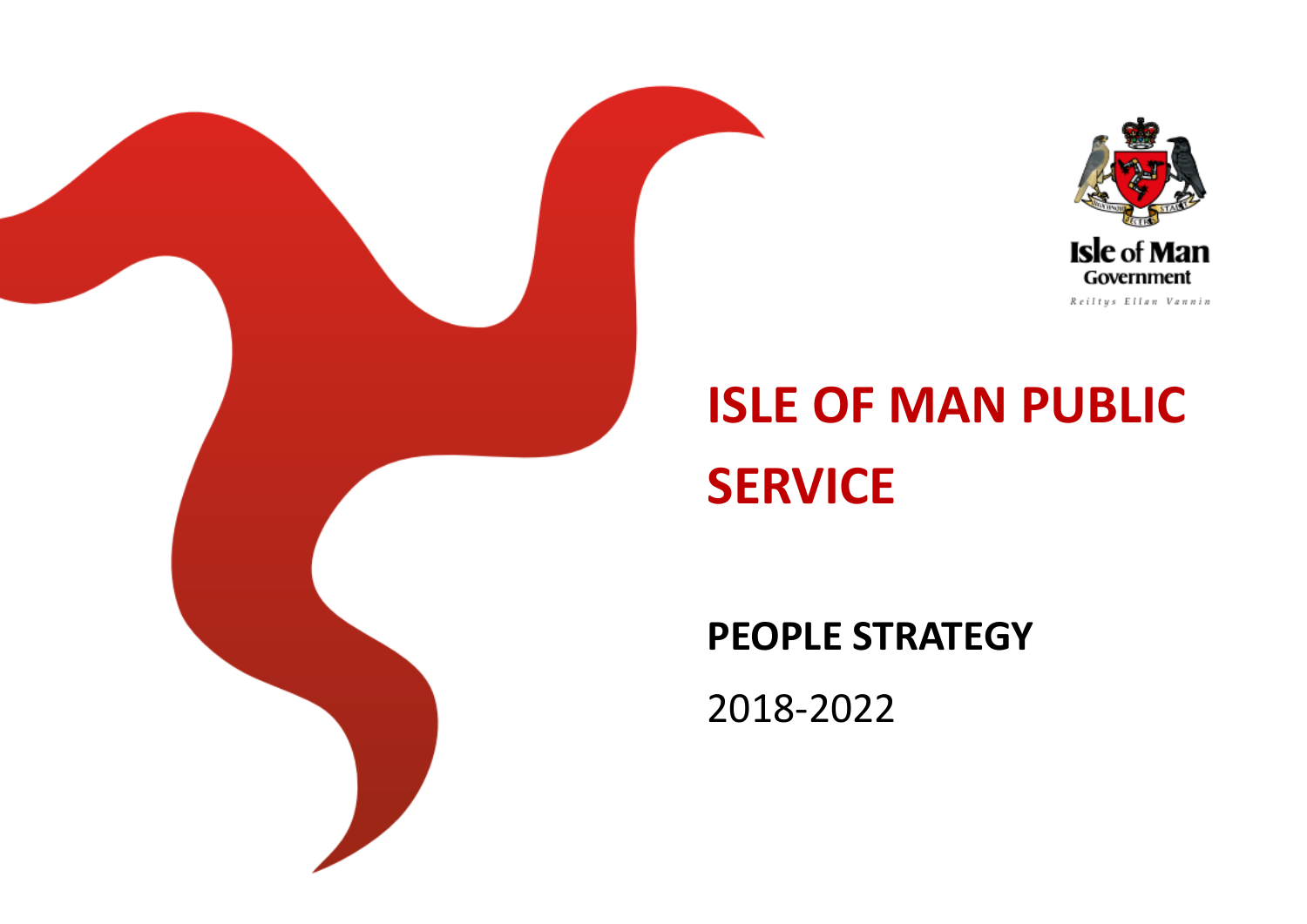

## **INTRODUCTION**

In the Isle of Man Public Service we are committed to working together for the Isle of Man.

We do this through valuing, trusting and respecting one another, through open communication and listening to people and by creating a work environment where innovation and creativity are encouraged.

Our people are asked to display a number of people qualities which can be grouped into three categories under the headings Character, Capability and Credibility.

#### **The Chief Officer Group is pleased to introduce the Isle of Man Public Service People Strategy**

The Isle of Man Public Service People Strategy sets an ambitious agenda designed to enable us to deliver the outcomes and priority actions identified in the Programme for Government by developing the credibility, capability and character of the workforce.

In order for Isle of Man Public Service to be effective we need to ensure that the organisation is developing and utilising the people employed within it to deliver the best service for the people of the Isle of Man.

By achieving the outcomes identified in this strategy we believe the Isle of Man Public Service will ensure that:

- We develop, value and engage the full potential of our people;
- We are a great place to work with the highest possible attendance;
- People want to join us and feel proud to be a part of Isle of Man Public Service
- All people are able to make a valuable contribution to the success of the Isle of Man and have a sense of professional fulfilment.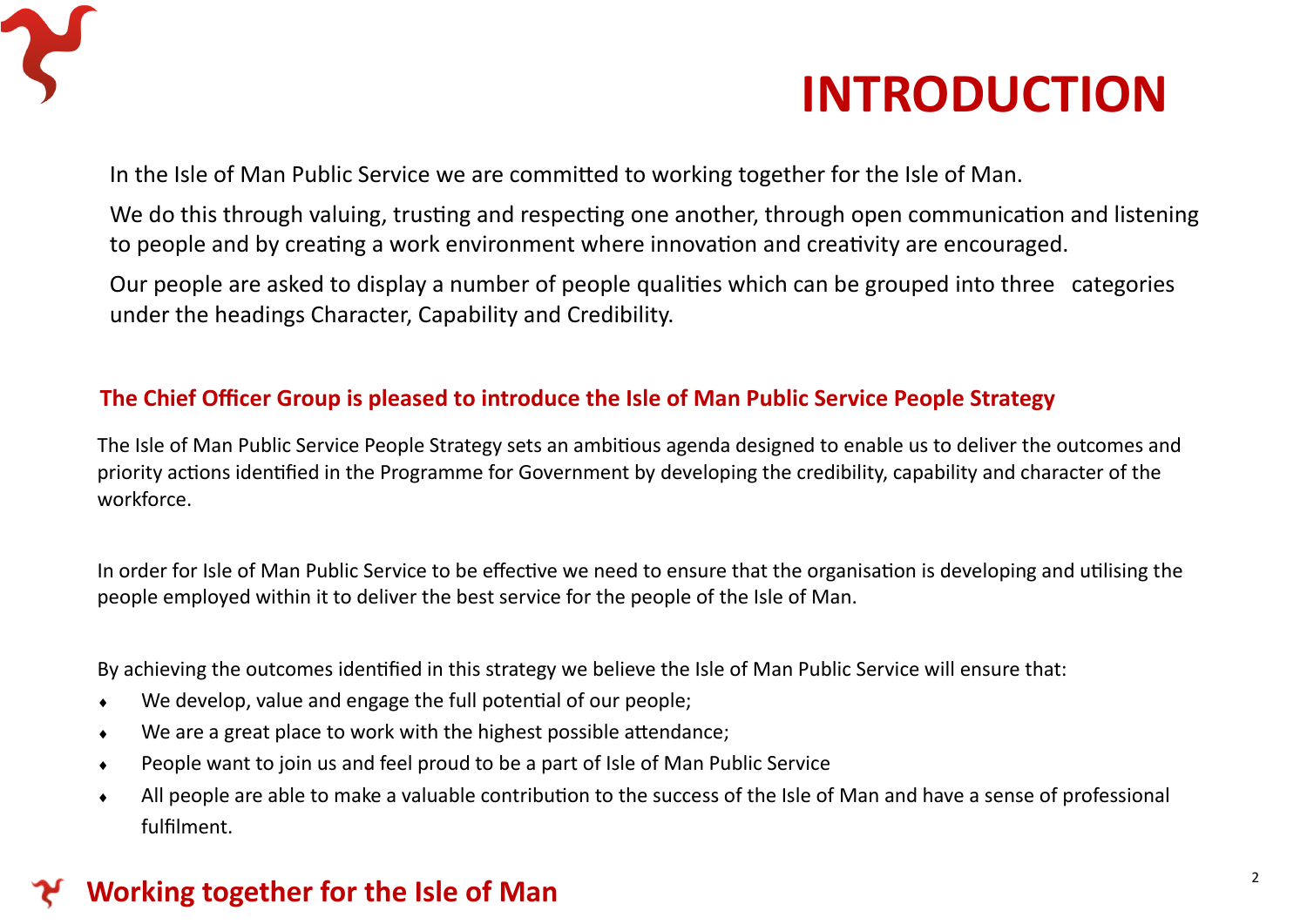

## **ABOUT** THIS DOCUMENT

#### **This document sets out the Isle of Man Public Service People Strategy**

Each theme is underpinned by a set of strategic outcomes to enable us to attract and hire the best talent; retain, reward and recognise the top talent within the organisation; engage, develop and look after the health and wellbeing of our people and ensure that we support the redesign of the organisation to ensure delivery of the outcomes of the Programme for Government.

There are eighteen **outcomes** in total and they have been grouped into five main **themes**



Each outcome is supported by a number of destination statements which describe our commitments in relation to each outcome.

Departments, Boards and Offices will develop actions and plans over the coming months to support the outcomes identified in this programme. Each theme has Chief Officer sponsors who will work with OHR and SMT's to monitor progress against the outcomes and KPI's. All Departments will produce service delivery plans which set out how they plan to achieve the outcomes identified in this programme.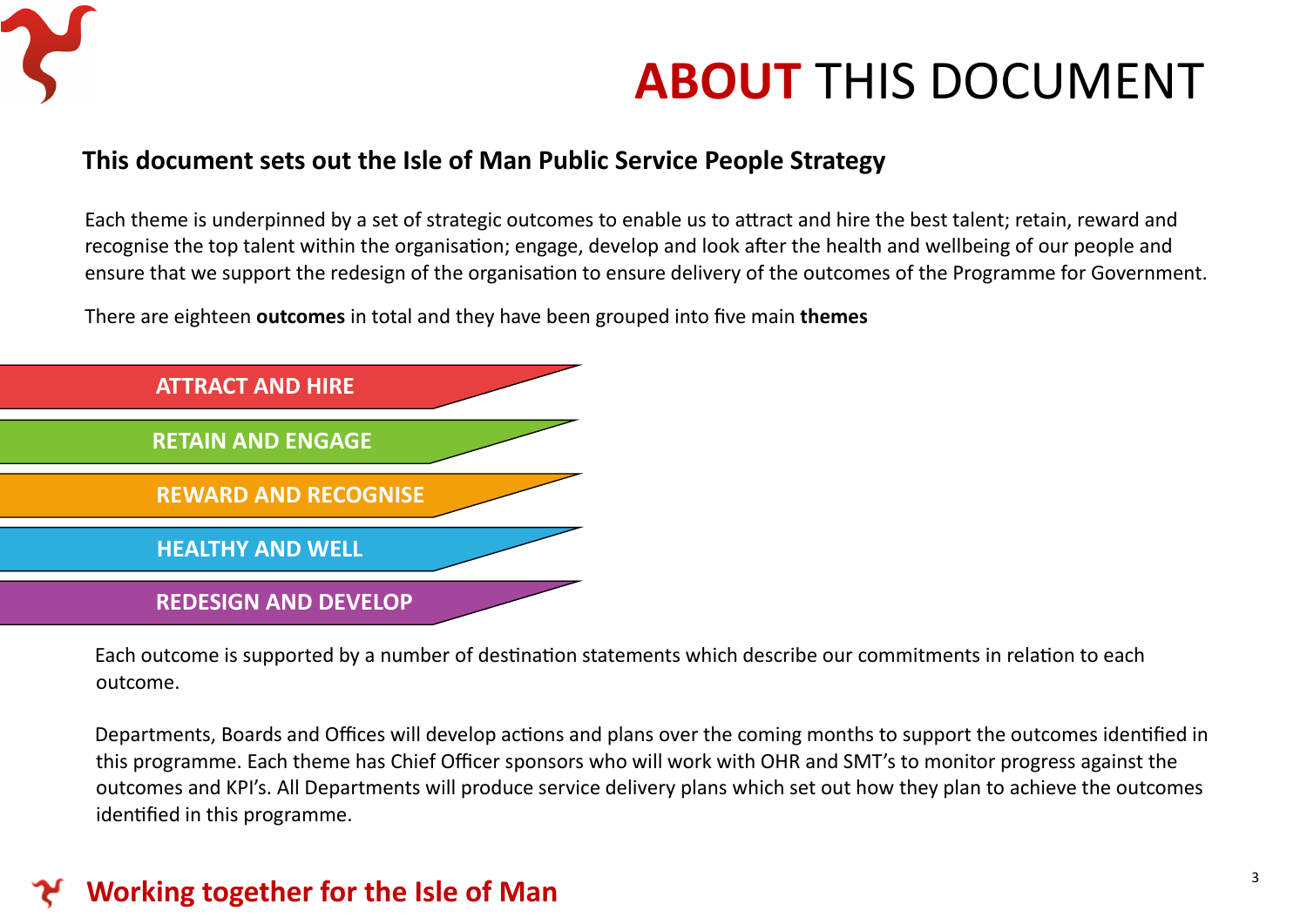

| <b>Chief Officer Sponsor</b>                                      | <b>Sheila Lowe and Mark Lewin</b>                                                                                                                                                                                                                                                                                                                                                                                                                                                                                                                                                                               |
|-------------------------------------------------------------------|-----------------------------------------------------------------------------------------------------------------------------------------------------------------------------------------------------------------------------------------------------------------------------------------------------------------------------------------------------------------------------------------------------------------------------------------------------------------------------------------------------------------------------------------------------------------------------------------------------------------|
| <b>OUTCOME</b>                                                    | <b>DESTINATION STATEMENT-WE WILL HAVE</b>                                                                                                                                                                                                                                                                                                                                                                                                                                                                                                                                                                       |
| We have a strong,<br>positive employer brand                      | A reputation as an employer of choice in a global market<br>$\bullet$<br>Attractive multi-media campaigns that highlight the culture and the benefits we<br>offer people<br>People who highly recommend us as a great place to work<br>$\bullet$                                                                                                                                                                                                                                                                                                                                                                |
| We have pro-active and<br>competitive recruitment                 | A pro-active workforce planning led approach to recruitment<br>$\bullet$<br>Competitive methods for finding the best talent<br>Talent pools and talent pipelines at all levels that have interested candidates<br>suitable for appointment<br>Bespoke strategies for hard to recruit areas<br>$\bullet$<br>A recruitment service providing specialist and expert guidance on all aspects of<br>$\bullet$<br>recruitment<br>Apprenticeship, internship and graduate recruitment schemes<br>$\bullet$<br>Engagement and work experience schemes with schools and university students<br>$\bullet$<br>from the IoM |
| We have methods of<br>assessment which find<br>the best candidate | Managers skilled in interview and assessment methods<br>$\bullet$<br>A mixture of assessment practices which are right for the role<br>Market leading and evidence based assessment practices<br>Impact assessments to ensure our recruitment and assessment practices are<br>$\bullet$<br>delivering                                                                                                                                                                                                                                                                                                           |
| We have prepared and<br>engaged candidates<br>joining us          | Individual support, guidance and information for new starters<br>$\bullet$<br>Support and help for candidates relocating to the Isle of Man<br>$\bullet$<br>Integrated induction when joining the Isle of Man Public Service<br>$\bullet$<br>Continued engagement with new joiners after they have started which informs our<br>$\bullet$<br>future recruitment and retention                                                                                                                                                                                                                                   |
| We have a good exit<br>process                                    | Ex-employees who feel supported when leaving and continue to recommend us as<br>$\bullet$<br>an employer<br>Information from people leaving which is evidence based, acted on and informs our<br>$\bullet$<br>future recruitment and retention<br>Former employees that remain in touch and engaged with Isle of Man Public Service<br>$\bullet$                                                                                                                                                                                                                                                                |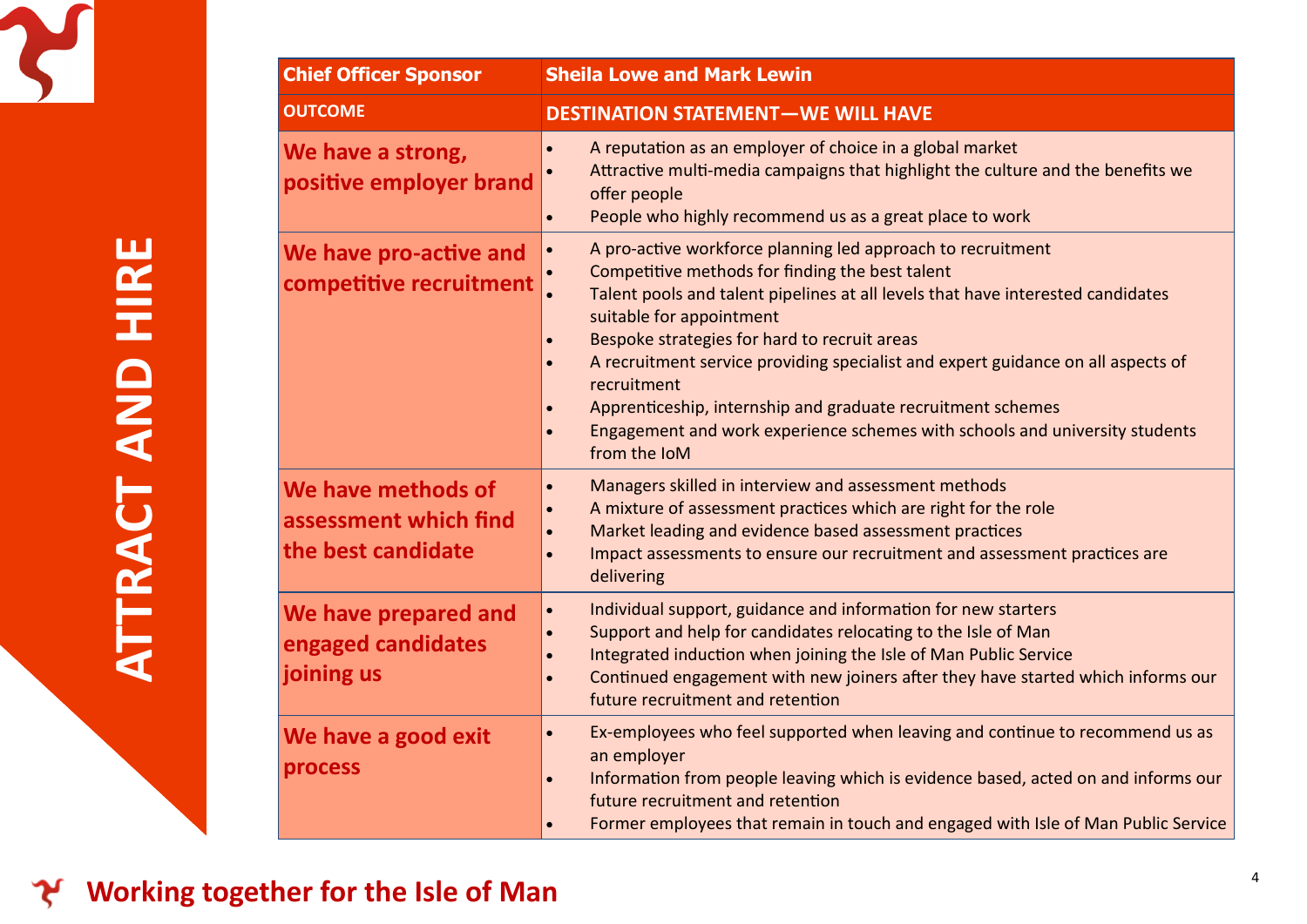

| <b>DESTINATION STATEMENT-WE WILL HAVE</b>                                                                                                                                                                                                                                                                                                                                                                                                                                                                                                                                                                                                                                                                                                                                                             |
|-------------------------------------------------------------------------------------------------------------------------------------------------------------------------------------------------------------------------------------------------------------------------------------------------------------------------------------------------------------------------------------------------------------------------------------------------------------------------------------------------------------------------------------------------------------------------------------------------------------------------------------------------------------------------------------------------------------------------------------------------------------------------------------------------------|
| Leaders who:<br>Are measured on their people management abilities and on delivery through people<br>Know what engages their people and actively create a climate where engagement is<br>high<br>Regularly provide positive feedback and constructive criticism adopting a coaching<br>style<br>Take action to address performance issues<br>Are skilled at creating and communicating a clear view of where their organisation is<br>$\bullet$<br>going<br>Motivate, inspire and work collaboratively with colleagues to get there<br>Keep up to date with changes in leadership and culture<br>Are aware of and actively manage the culture to maximise delivery and engagement<br>$\bullet$<br>Act with discretion and take responsibility<br>Empower their teams to effectively manage uncertainty |
| People who:<br>Know what is expected of them<br>Take responsibility for their actions and their development<br>Demonstrate a commitment to going the extra mile in pursuit of continuous<br>$\bullet$<br>improvement<br>Actively encourage innovation and implement new ideas<br>Have open and honest communication<br>Trust and are trusted<br>Evaluate and learn from successes and failures                                                                                                                                                                                                                                                                                                                                                                                                        |
| People who:<br>When talking about Isle of Man Public Service say 'we'<br>Know how their role contributes to the work of the Public Service<br>Are proud of their role and of the Public Service<br>Are committed to improving the Public Service<br>$\bullet$<br>See the Isle of Man Public Service as a "great place to work"                                                                                                                                                                                                                                                                                                                                                                                                                                                                        |
| their teams and deliver<br>and people qualities of<br>belonging to the Isle of                                                                                                                                                                                                                                                                                                                                                                                                                                                                                                                                                                                                                                                                                                                        |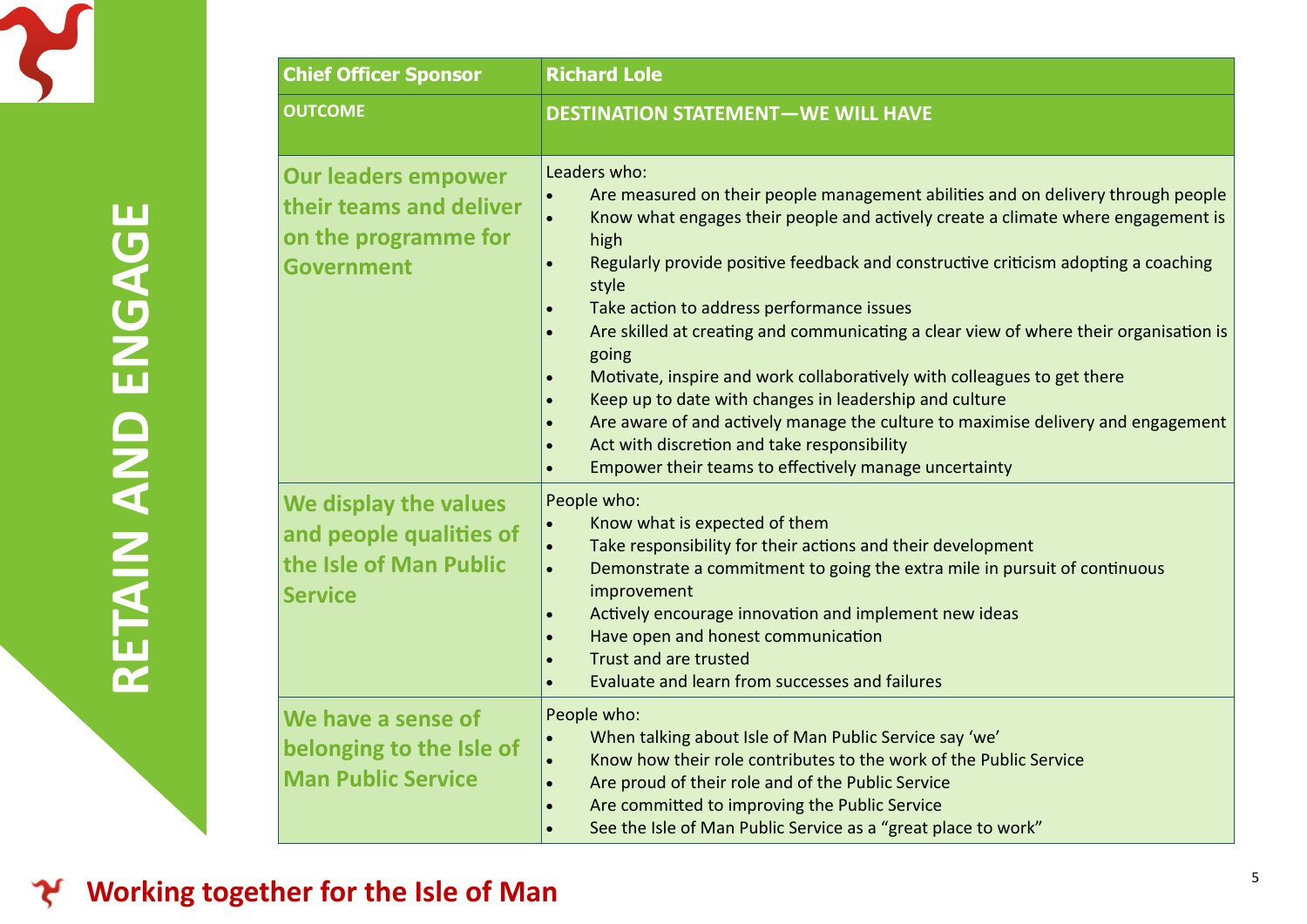| <b>Chief Officer Sponsor</b>                                                        | <b>Ronald Barr and Mark Kelly</b>                                                                                                                                                                                                                                                                                                                                                                                                                                                                                                                                                                                                                         |
|-------------------------------------------------------------------------------------|-----------------------------------------------------------------------------------------------------------------------------------------------------------------------------------------------------------------------------------------------------------------------------------------------------------------------------------------------------------------------------------------------------------------------------------------------------------------------------------------------------------------------------------------------------------------------------------------------------------------------------------------------------------|
| <b>OUTCOME</b>                                                                      | <b>DESTINATION STATEMENT-WE WILL HAVE</b>                                                                                                                                                                                                                                                                                                                                                                                                                                                                                                                                                                                                                 |
| We have a reward<br>strategy that allows us<br>to hire and retain<br>people we need | Competitive pay and reward systems<br>$\bullet$<br>Opportunities and rewards for those who are exceptional performers<br>$\bullet$<br>Systems that reward behaviours and values<br>A culture that actively supports flexible working arrangements                                                                                                                                                                                                                                                                                                                                                                                                         |
| We have a performance<br>driven culture                                             | Processes and embedded behaviours that drive high levels of employee engagement,<br>$\bullet$<br>talent management and performance<br>Expected standards of performance and behaviours that are communicated well<br>An effective performance review system<br>$\bullet$<br>Under performance managed in a supportive yet robust and transparent manner<br>$\bullet$                                                                                                                                                                                                                                                                                      |
| We feel valued for the<br>work we do                                                | New ways of recognising, communicating and celebrating employee success and<br>$\bullet$<br>achievement<br>A culture of open communication, where people are trusted, valued and respected<br>$\bullet$<br>Employee surveys, briefings and suggestion schemes which listen to the opinions of<br>$\bullet$<br>people and which are actively responded to<br>Tailored development opportunities, mentoring, coaching and projects that help peo-<br>$\bullet$<br>ple to grow by matching their skills, strengths and aspirations<br>Achievements that are regularly communicated across the Isle of Man Public Service<br>$\bullet$<br>and the Isle of Man |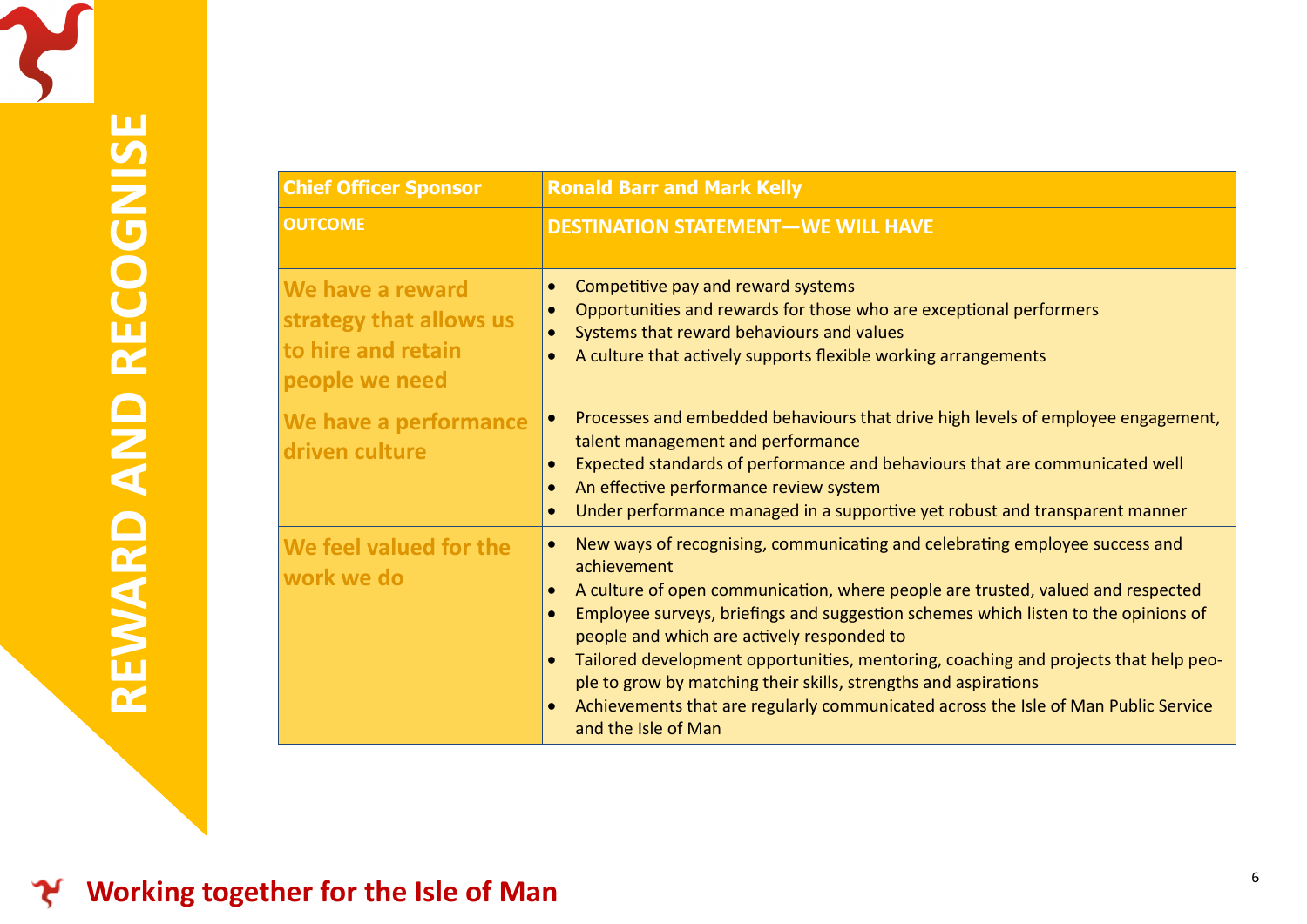

| <b>Chief Officer Sponsor</b>                                       | <b>Nick Black and Ronald Barr</b>                                                                                                                                                                                                                                                                                                                                                                                                                                                                                                                                                       |
|--------------------------------------------------------------------|-----------------------------------------------------------------------------------------------------------------------------------------------------------------------------------------------------------------------------------------------------------------------------------------------------------------------------------------------------------------------------------------------------------------------------------------------------------------------------------------------------------------------------------------------------------------------------------------|
| <b>OUTCOME</b>                                                     | <b>DESTINATION STATEMENT-WE WILL HAVE</b>                                                                                                                                                                                                                                                                                                                                                                                                                                                                                                                                               |
| We have a resilient and<br>healthy workforce                       | Systems, programmes and policies which proactively support the health and<br>$\bullet$<br>well-being of our people<br>People who are confident at recognising and addressing health and well-being<br>$\bullet$<br>issues within their team<br>Early interventions and support available for people<br>People who have a healthy work life balance<br>$\bullet$<br>People who feel that the Isle of Man Public Service cares about their health and<br>$\bullet$<br>well-being<br>Management data which assists decision making about health and well-being<br>$\bullet$<br>initiatives |
| We have proportionate<br>health and safety<br>management           | Health and Safety policies which are risk assessed and sensible to enable personal<br>$\bullet$<br>responsibility<br>Health and Safety policies which are designed to be preventative rather than<br>$\bullet$<br>reactive<br>Staff with the competence, equipment, guidance and support that they need to<br>$\bullet$<br>work safely<br>Operations which are measured against and comply with recognised standards of<br>$\bullet$<br>good health and safety management                                                                                                               |
| We actively support<br>social responsibility                       | Community projects and programmes which people feel are important and<br>$\bullet$<br>participate in<br>A reputation as an organisation which cares and invests its time in good causes both<br>$\bullet$<br>locally and further afield<br>A commitment to use our resources responsibly and minimise our impact on the<br>$\bullet$<br>environment                                                                                                                                                                                                                                     |
| We are committed to<br><b>Equality, Diversity and</b><br>Inclusion | A culture of tolerance, compassion and respect<br>$\bullet$<br>Equality, diversity and inclusion embedded as fundamental principles throughout<br>the Isle of Man Public Service<br>A workforce that represents our diverse community<br>$\bullet$                                                                                                                                                                                                                                                                                                                                      |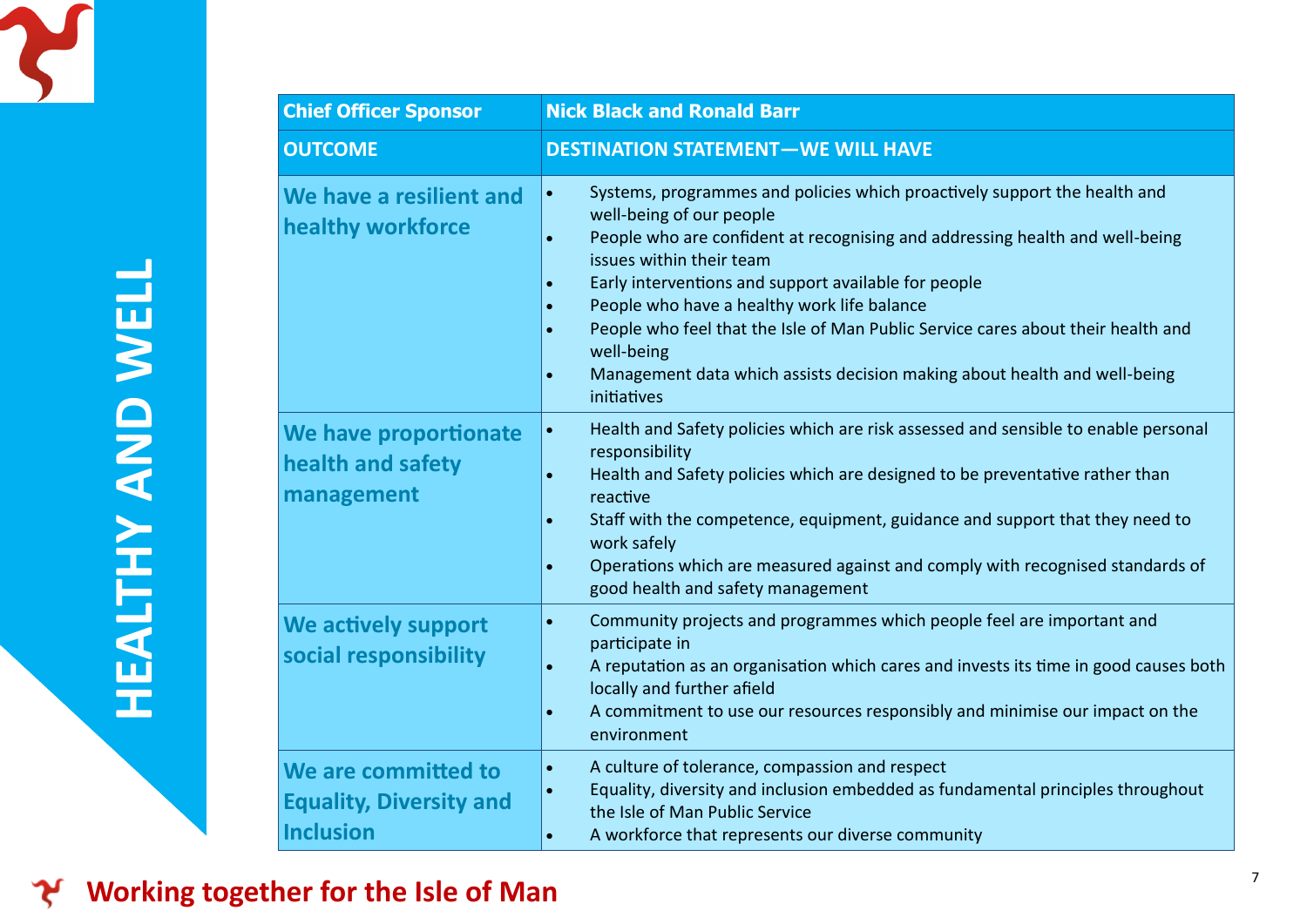

| <b>Chief Officer Sponsor</b>                                                                               | <b>Malcolm Couch</b>                                                                                                                                                                                                                                                                                                                                                                                                                                                                                                                                                      |
|------------------------------------------------------------------------------------------------------------|---------------------------------------------------------------------------------------------------------------------------------------------------------------------------------------------------------------------------------------------------------------------------------------------------------------------------------------------------------------------------------------------------------------------------------------------------------------------------------------------------------------------------------------------------------------------------|
| <b>OUTCOME</b>                                                                                             | <b>DESTINATION STATEMENT-WE WILL HAVE</b>                                                                                                                                                                                                                                                                                                                                                                                                                                                                                                                                 |
| We have agile<br>organisational design                                                                     | Redesign activities that are aligned to the delivery of the Programme for<br>$\bullet$<br>Government and positively impact on organisational culture<br>Organisational design that is implemented through an internal consultancy<br>$\bullet$<br>approach, drawing on cross departmental capability<br>Organisational structures that are efficient, effective and meet the needs of a<br>$\bullet$<br>modern Public Service                                                                                                                                             |
| We have career<br>development<br>frameworks, talent<br>management and<br>succession strategies in<br>place | A serious and focused approach to succession management<br>$\bullet$<br>Published career pathways linking development activity and specialism<br>Transparent and flexible movement of people across Isle of Man Public Service<br>Leadership and management development clearly linked to succession and career<br>$\bullet$<br>development pathways<br>A clear career development offering that incentivises people to join the public<br>service                                                                                                                        |
| We support new and<br>improved ways of doing<br>things                                                     | A sense of urgency and pace and enthusiasm about new and better ways of doing<br>$\bullet$<br>things<br>An environment where change is constant, appreciated and expected<br>A culture where everyone takes responsibility and ownership for change<br>$\bullet$<br>A culture where change is orchestrated and implemented skilfully<br>$\bullet$<br>Processes and systems that engender continuous improvement<br>$\bullet$<br>Greater democracy, accountability and trust within the organisation through<br>delegation of authority and improved systems and processes |